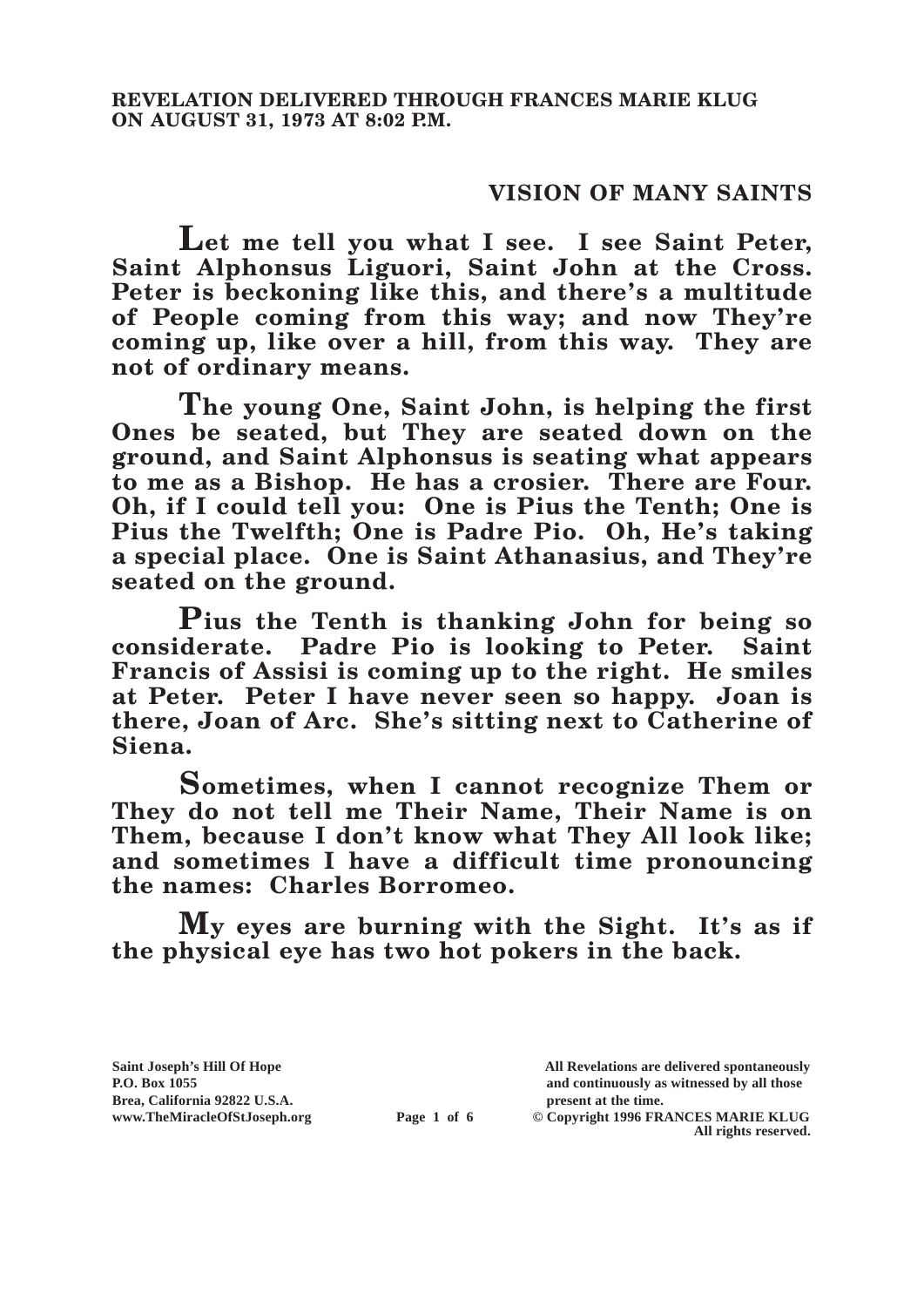# **THE SACRED HEART**

**"I, The Sacred Heart, send water to** *the child's* **eyes to cool the heat of such Light."**

**They're crowding, oh, and They're listening to Peter talk. The More that come into view, the more it hurts.**

### **THE SACRED HEART**

**"My beloved ones, in order for this Vision to come to you, I had to burn** *the child's* **eyes to capture All in view. The suffering that has just taken place is far beyond what you can know, but** *the child* **is always willing to accept the Magnitude for you. I have gathered All of Heaven in such a massive view that**  *the child* **is seeking out the Ones Who most often talk to you. There's One coming now in view. (It's Teresa of Avila.) In order for** *the child* **to see the One Who so often gives her courage, I am blinding her with water for the Power she must endure.**

**Children take the physical so very much for granted. Children criticize what is good. Children ignore the beauty of the will, the purpose of it, and yes, what it really will do. I burn** *the child's* **eyes even more now, for I bring the children into view who are about to leave Purgatory if there will be sacrifice soon on their behalf, perhaps from each of you. They raise their hands and not One Saint has the privilege to lean down to pull them up to Here for a Crown, until I say it can be so.**

**Brea, California 92822 U.S.A. present at the time.**<br> **Page 2 of 6** © Copyright 1996 FR.

**Saint Joseph's Hill Of Hope All Revelations are delivered spontaneously P.O. Box 1055 and continuously as witnessed by all those** 

**Page 2 of 6** © Copyright 1996 FRANCES MARIE KLUG **All rights reserved.**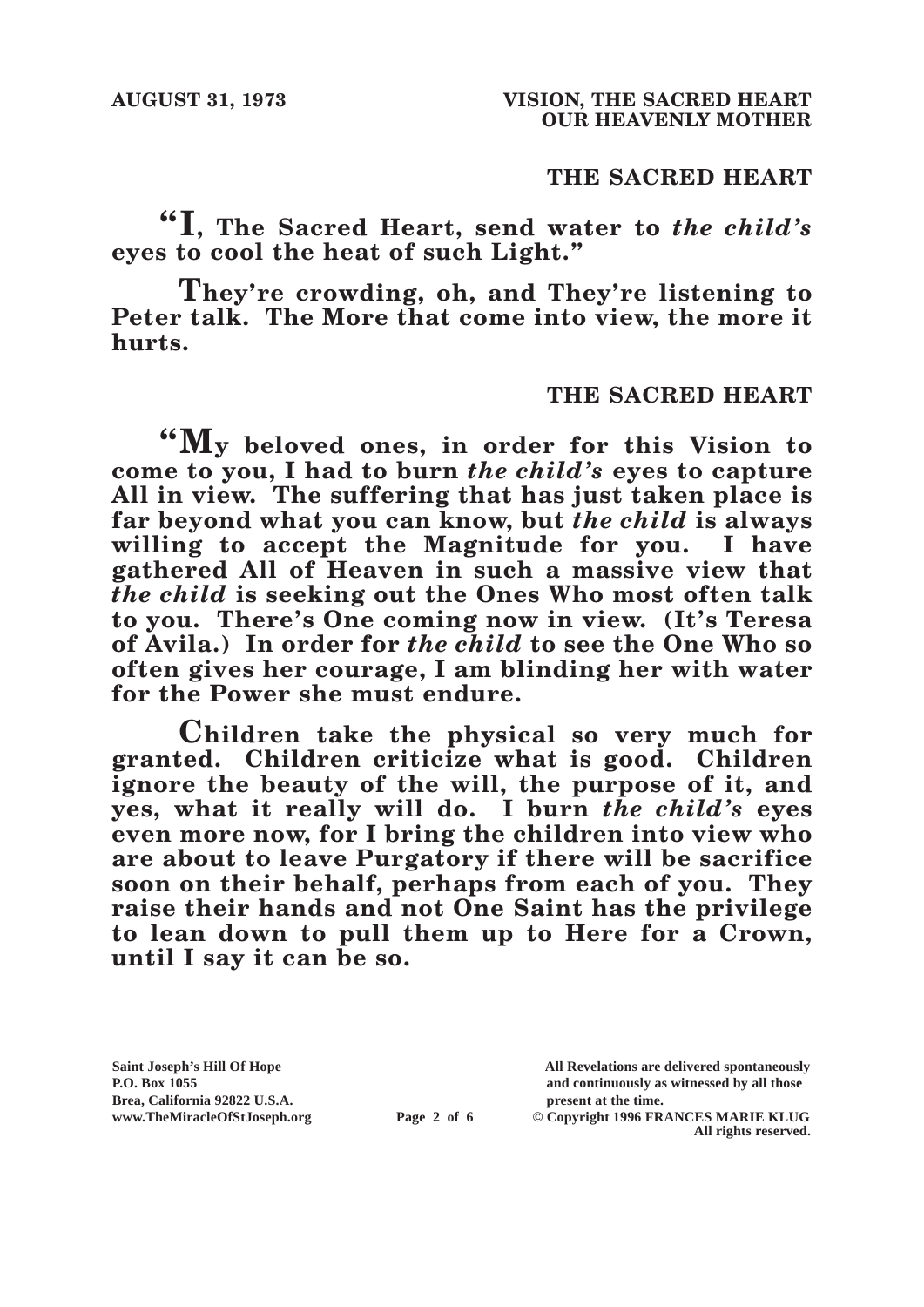**'What is Purgatory?' some of you ask. Let Me tell you. Purgatory is a place, a means and a manner in which children must make reparation so that they become pure. Purity — what is it? How can you come by it? And now I say to you: 'The Commandments. Do not ignore Them, do not treat Them frivolously.' And do not forget the beauty of penance and sacrifice, for if you do, there will be a time of, maybe wandering, for reparation must come for the Soul to come in full view.**

**There are Many Here in** *the child's* **Vision Whom she does not know, but the Light of Their Souls helps cause the burning, for you see, as the Eyes of the Soul penetrate the Vision, so do the eyes of the physical. There is such a close connection.**

**I have oftentimes spoken quicker to you, more rapid, but tonight there is a child here whom I want to see come closer to The Miracle, and through the eyes and the pain of** *this child* **I hold dear, I reach this child, have no fear. And I want Each Word spoken through her to lay within the ear, never to escape, but to remain for the sake of the Soul the child must hold dear.**

**So oftentimes, children pay Honor to My Heart. So oftentimes, children forget that to walk a chosen path for Me means burden, pain, hurt, sacrifice, and yes, a constant forging ahead, never to turn back.**  *The child* **has been prepared by The Father through all this, and through her, Lessons have been given so that men could face every test. The Lessons were of Wisdom, of Truth and of Light, and those of you who** 

**Saint Joseph's Hill Of Hope All Revelations are delivered spontaneously** Brea, California 92822 U.S.A.<br>
www.TheMiracleOfStJoseph.org<br> **Page 3 of 6** © Copyright 1996 FR.

**P.O. Box 1055 and continuously as witnessed by all those** 

**Page 3 of 6** © Copyright 1996 FRANCES MARIE KLUG **All rights reserved.**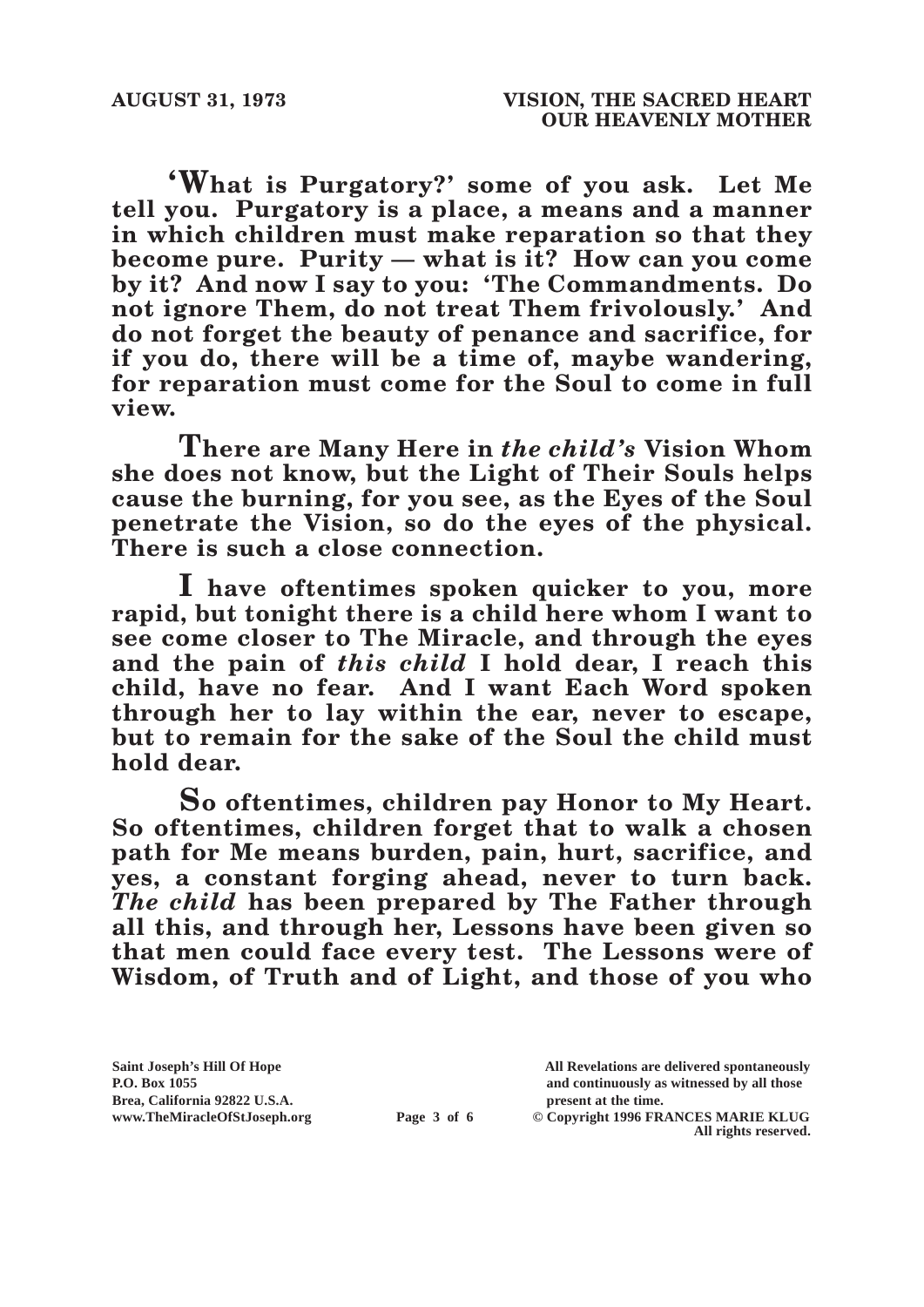**know her well, how many of these Lessons did you follow to the Light?**

**And now I, The Sacred Heart, will give you a test to get to Heaven. On the first page, now look at it and ask yourselves these questions: 'Do I know The Rules of God? How many do I keep? How many have I forgotten? Do I know the meaning of each one? Do I know the sins against These?'**

**And now let Us turn to the second page of this test. The first question here says: Do you walk in humility or are you prideful? The second question says: Do you have hope? The third question says: Do you have Faith? The fourth question says: Do you trust in God's Way? And the fifth question says: How obedient are you to Heavenly Rules?**

**And now I take you to the third page in this test. This page is on the service to Heavenly Way. The first question is: Did you serve The Father in any way on this day? The second question is: Did you pray? Did you take the time? The third question is: If you were to meet Him, what would you say —** *'I gave You my day'***? The next question is: Are you self-disciplined enough to serve in total commitment to Heavenly Realm?**

**And now I take you to another page in this test. The first question here says: Have you accepted the privilege of the human way for the Goal set? The next question is: Have you fallen into such a sensitivity direction that you compare yourself with Heavenly Way? The third question is: Who do you follow — The Creator of All, or the imitator of all? The next** 

**Saint Joseph's Hill Of Hope All Revelations are delivered spontaneously Brea, California 92822 U.S.A. present at the time.**<br> **Page 4 of 6**  $\bullet$  **Copyright 1996 FR.** 

**P.O. Box 1055 and continuously as witnessed by all those** 

 $\odot$  Copyright 1996 FRANCES MARIE KLUG **All rights reserved.**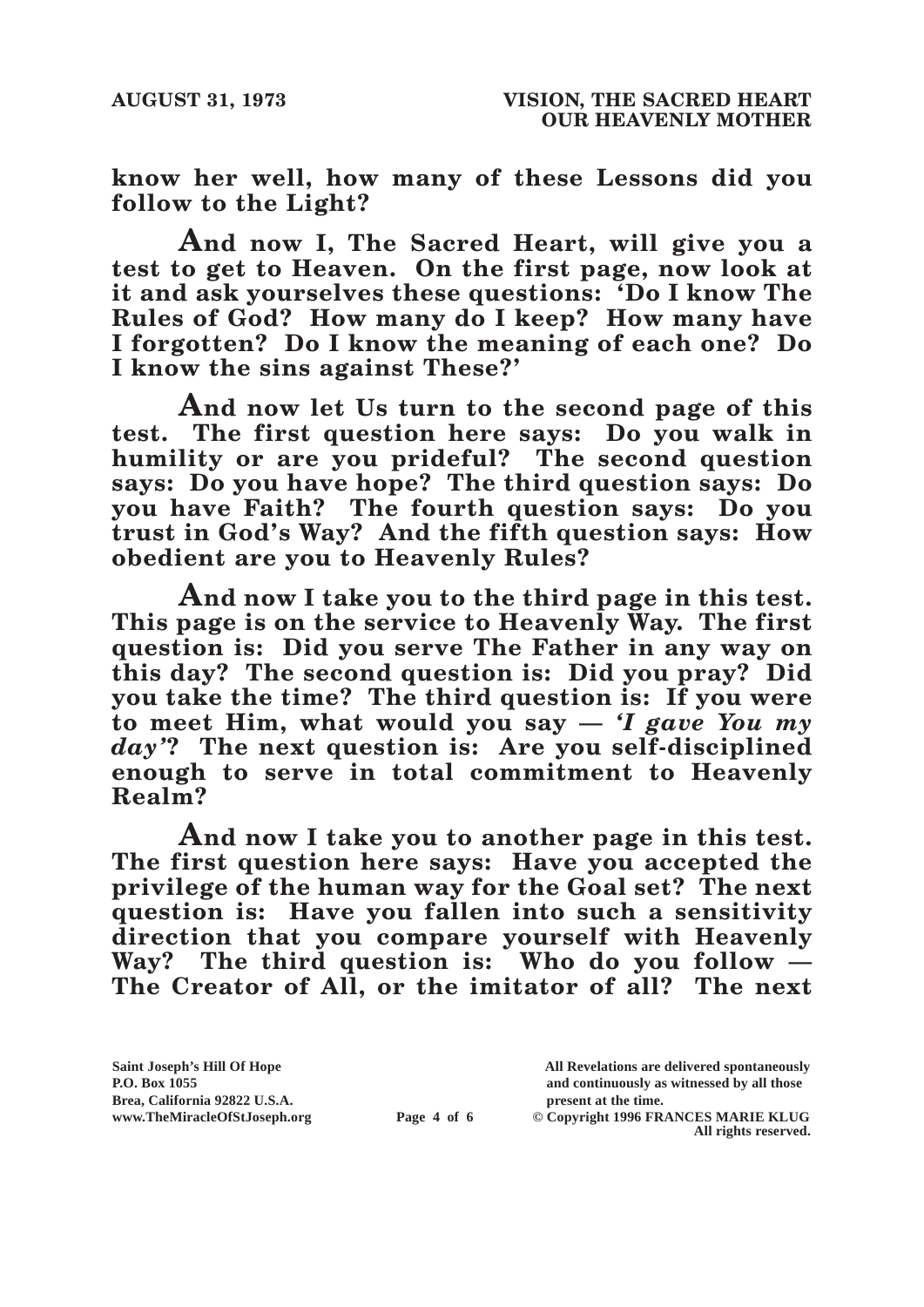**question says: How much charity have you given in the last ten days?**

**And now I take you to the final page of the test and I say: 'Do you desire to be in a Vision such as the One described to you? Do you desire to be a Saint?' The next question is: Do you awaken in the morning, planning to share the hours of the day to such a degree that there will be perfect balance in your way? The next question is: Do you put book knowledge ahead, before Faith in The Holy Trinity? The next question is: What are you going to do from now on with your physical? Are you going to look back to this test I gave, or are you going to continue on in the manner and in the way you have been doing?**

**The test is simple, the questions not too difficult for you to answer, but each question, if fully answered, would give you more than a physical view, more than a mirror of your day could do.**

**I, The Sacred Heart, say to you in your day, 'It is the Wish and the Will of My Heart that you be in this Vision one day.' So be it."**

# **8:19 P.M. OUR HEAVENLY MOTHER**

**"I have requested of My Father, Who was My Son, to be The One to slowly take the burn from** *the child's* **eyes. I cool them now with Grace from Above, for if it was allowed to last, it would take weeks for the burning to cease. I am your Heavenly Mother. Sometimes, when** *the child* **has to bear the heartache** 

Brea, California 92822 U.S.A.<br>
www.TheMiracleOfStJoseph.org<br> **Page 5 of 6** © Copyright 1996 FR.

**Saint Joseph's Hill Of Hope All Revelations are delivered spontaneously P.O. Box 1055 and continuously as witnessed by all those** 

**Page 5 of 6** © Copyright 1996 FRANCES MARIE KLUG **All rights reserved.**